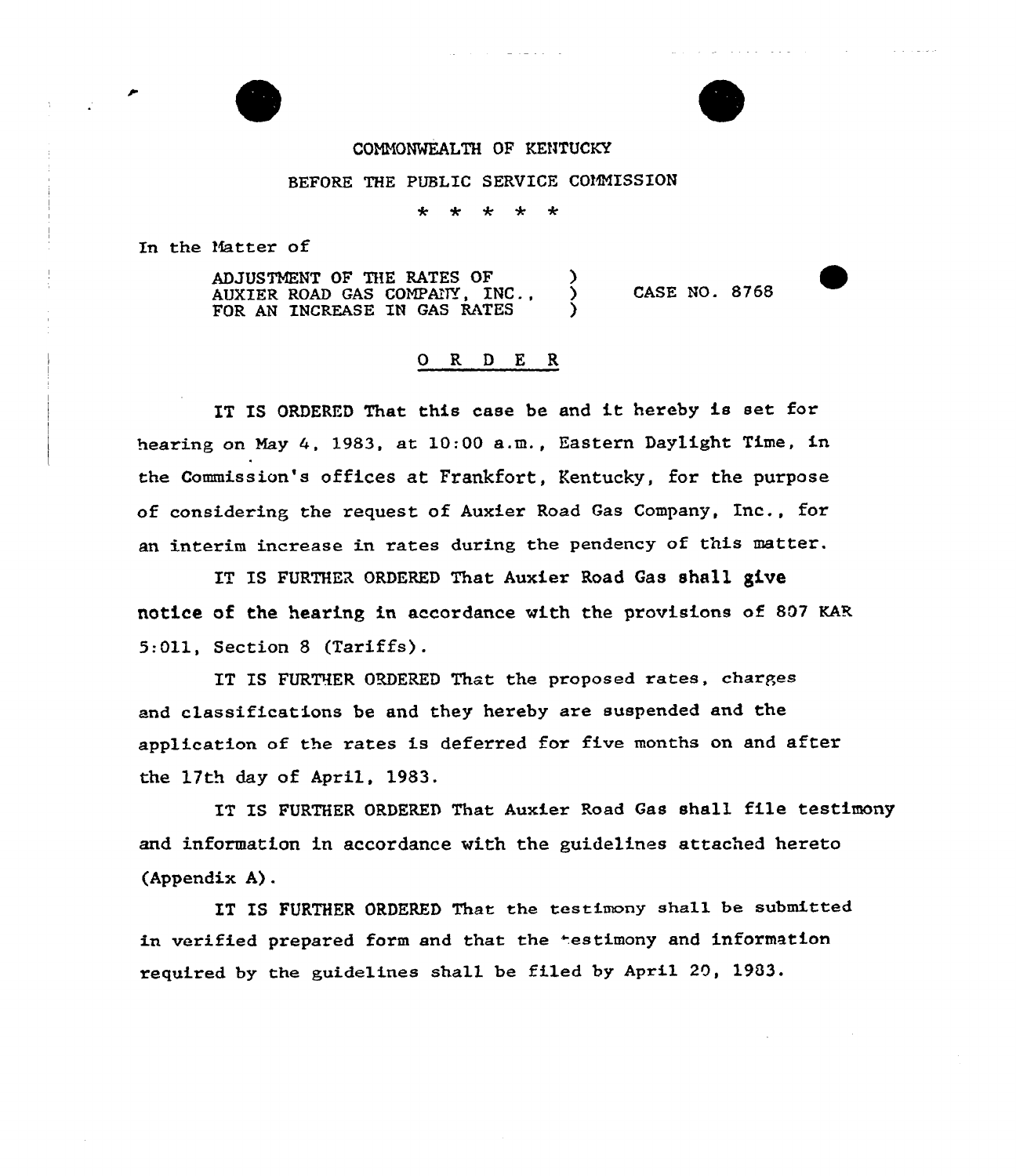

Done at Frankfort, Kentucky, this 31st day of March, 1983.

PUBLIC SERVICE COMMISSION

hell  $Comm<sub>1</sub>$   $\overline{\phantom{a}}$   $\overline{\phantom{a}}$ the.

ATTEST:

Secretary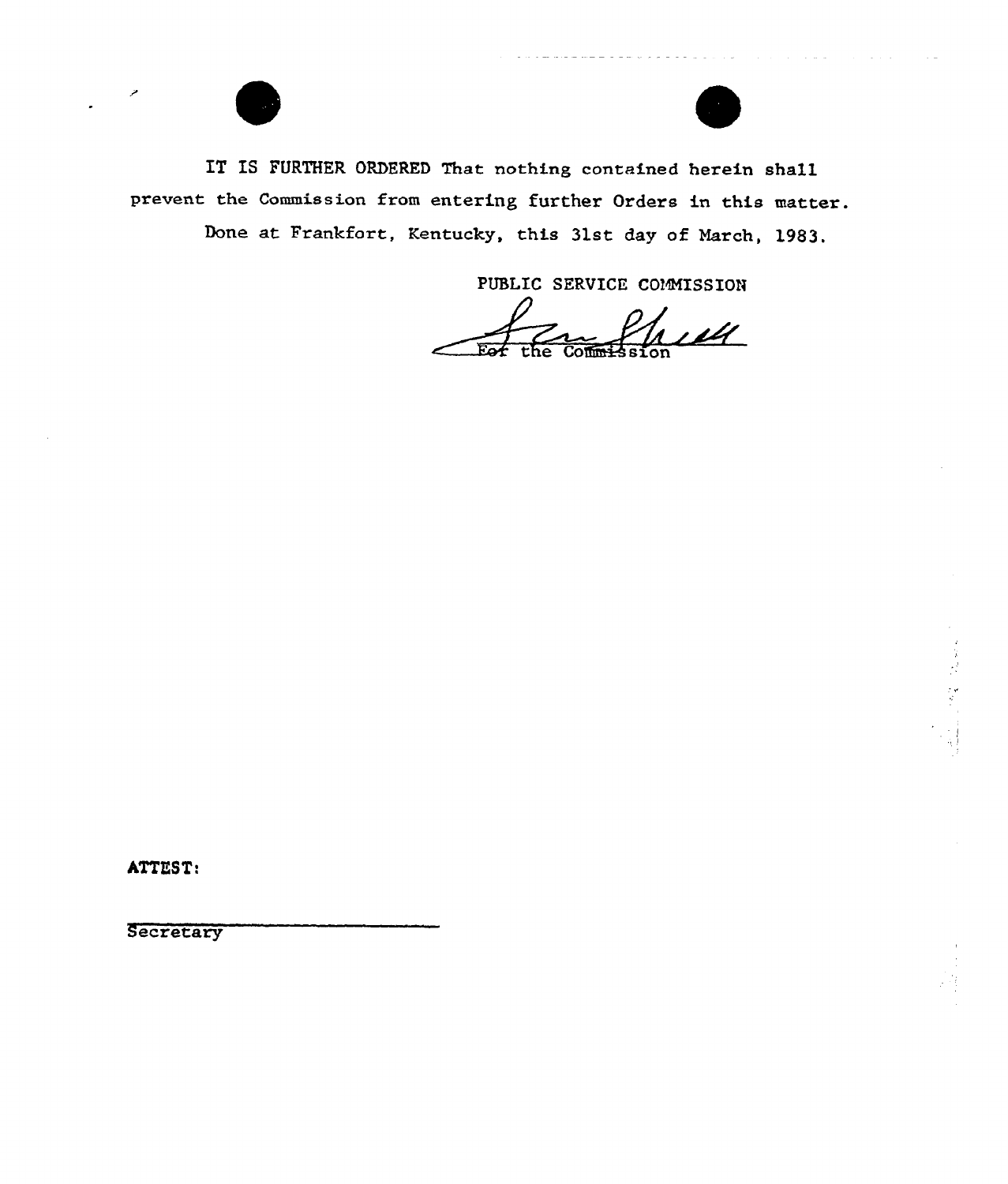#### **APPENDIX A**

# Guidelines for Applications for Interim Rate Relief

1. As part of its application for rate relief, or as a subsequent motion, an applicant may apply for an interim order pursuant to KRS 278.190 where it proves that non-discretionary expenditures have been incurred, or prior to the expiration of expenditutes have been incurred, or prior to the expression. without materially impairing the cxedit or operations of the utility.

2. As part of its application or as subsequent motion, the request must include, at the minimum, the following information:

(a) Prefiled testimony supporting the interim rate request as well as testimony addressing any and all cost savings and productivity measures instituted by the applicant in response to this expenditure. Include details of any extraordinary items occurring during the base period which affect. revenue and/or  $\cdot$  expense used to support the need for interim relief.

(b) Verifiable proof that such expenditure has or wi11 be incurred in the time frame set out in paragraph 1 above.

(c) A monthly cash flow analysis showing the effects of  $2(a)$ and 2(b) above for each month prior to the expected final order in applicant's genera1 rate case.

(d) Proposed rates to recover the additional revenue required, developed in accordance with the most recently approved rate design structure.

3.(a) The hearing for interim rate relief normally will be scheduled for a day within the fourth week after the application therefor has been received. Public notice of the hearing must be made by the applicant pursuant to Commission regulations.

(b) At such hear'ing, proof and cross-examination w111 normally be limited to matters relevant to the issues stated in paragraphs 1 and 2 above.

4. Due to the expeditious and interlocutory nature of the hearing for interim rate relief, the use of additional information requests is impractical and will be allowed only on just cause.

5. The burden of proof that the conditions in paragraphs 1 and 2 above exist rests solely with the applicant. The Commission  $\ddot{x}$  above exist rests solely with the applicant. The Commission  $\ddot{x}$